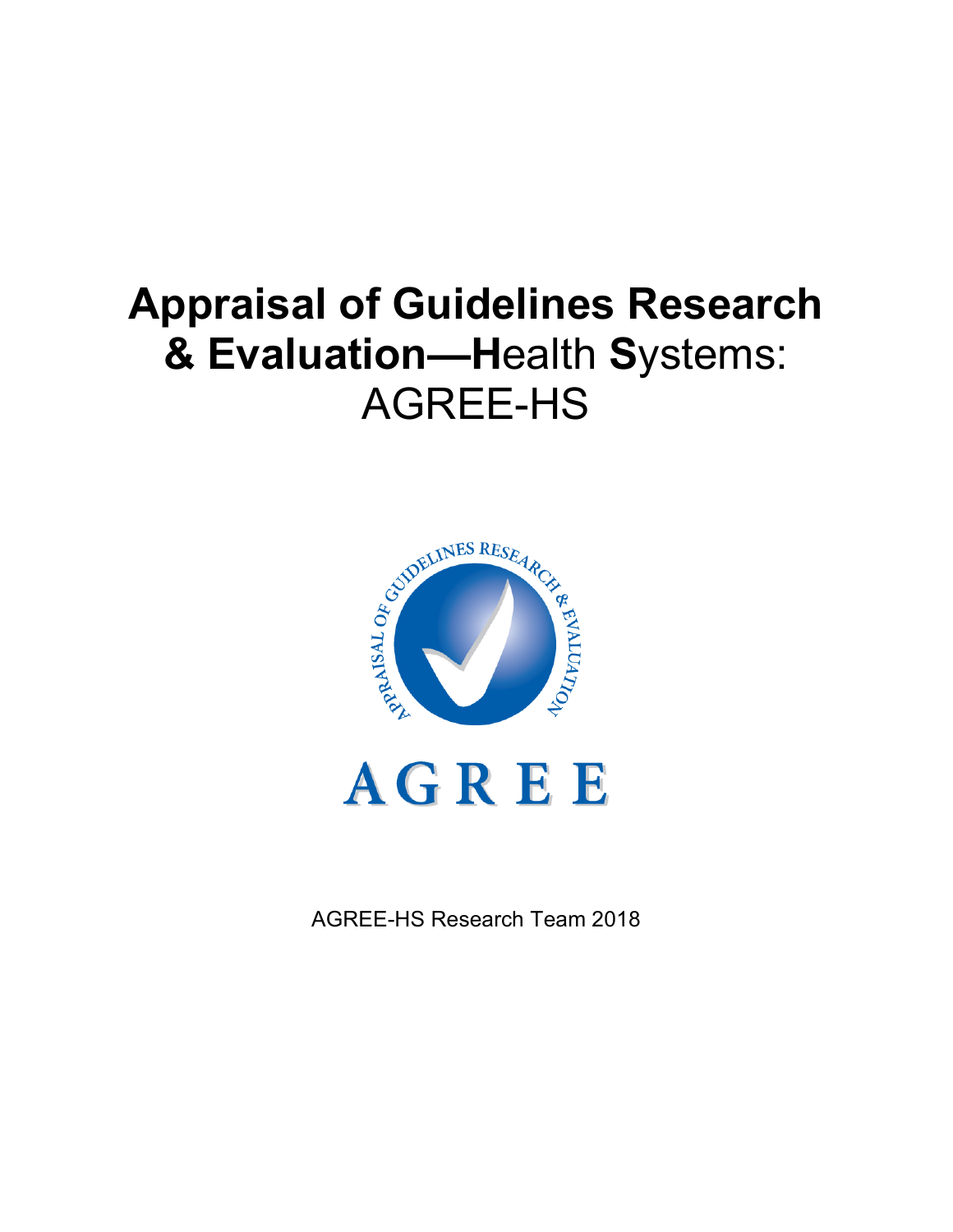#### COPYRIGHT AND REPRODUCTION

This document is the product of an international collaboration. It may be reproduced and used for educational purposes, quality assurance programmes and critical appraisal of health systems guidance. It may not be used for commercial purposes or product marketing. Offers of assistance in translation into other languages are welcome, provided they conform to the protocol set out by The AGREE Research Trust.

#### **DISCLAIMER**

The AGREE-HS is a tool to assist health systems guidance (HSG) developers, users and policy makers to direct the development, appraisal and reporting of HSG. The authors do not take responsibility for the improper use of the AGREE-HS Instrument.

© 2018

SUGGESTED CITATION FOR AGREE-HS PUBLICATION: *Manuscripts related to the AGREE-HS have been submitted to peer-reviewed journals for publication. Citations will be added here when they are available.*

#### SUGGESTED CITATION FOR AGREE-HS PDF VERSION:

AGREE-HS Research Team (2018). The Appraisal of Guidelines Research & Evaluation—Health Systems (AGREE-HS) [Electronic version]. Retrieved <Month, Day, Year, from http://www.agreetrust.org.

FUNDING:

The development of the AGREE-HS Instrument was funded by a grant from the CIHR.



FOR FURTHER INFORMATION ABOUT THE AGREE-HS, PLEASE CONTACT: AGREE Scientific Office, agree@mcmaster.ca AGREE Enterprise Website, www.agreetrust.org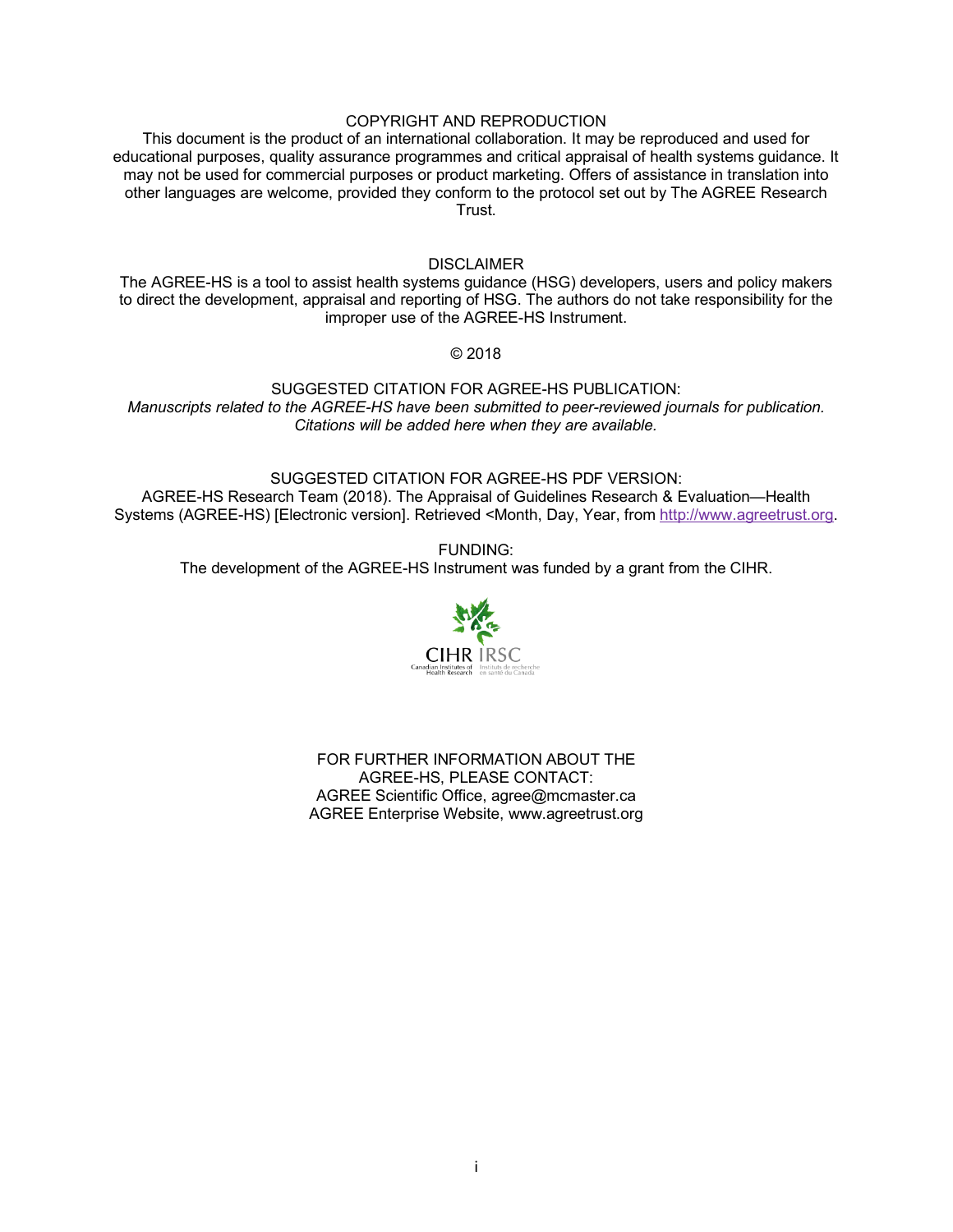#### **AGREE-HS Research Team**

#### **Principal Investigators:**

Melissa C. Brouwers - McMaster University, Canada John N. Lavis - McMaster University, Canada

#### **Research Team Members:**

Andy Haines - London School of Hygiene & Tropical Medicine, United Kingdom Carmen Mihaela Dolea - World Health Organization, Switzerland Denis Ako-Arrey - McMaster University, Canada Fadi El-Jardali - American University of Beirut, Lebanon Francoise Cluzeau - Global Health and Development Group, Imperial College London, United Kingdom Govin Permanand - World Health Organization Regional Office for Europe, Denmark Iván D. Flórez - Universidad de Antioquia, Colombia Jillian Ross - Cancer Care Ontario, Canada Luis Gabriel Cuervo – Pan American Health Organization, United States of America Mike Wilson - McMaster University, Canada Mita Giacomini - McMaster University, Canada Pablo Perel - London School of Hygiene and Tropical Medicine, United Kingdom Padraig Warde - Cancer Care Ontario, Canada Pierre Ongolo-Zogo - Centre for Development of Best Practices in Health, Cameroon Sheila McNair - Program for Evidence-based Care, McMaster University, Canada Ulysses Panisset - World Health Organization, Switzerland Xavier Bosch-Capblanch - Swiss Tropical and Public Health Institute, Switzerland Yaolong Chen - Lanzhou University, China

#### **Research Staff:**

Karen Spithoff – McMaster University, Canada Marija Vukmirovic – McMaster University, Canada

#### **Acknowledgements:**

Saira Akram – McMaster University, Canada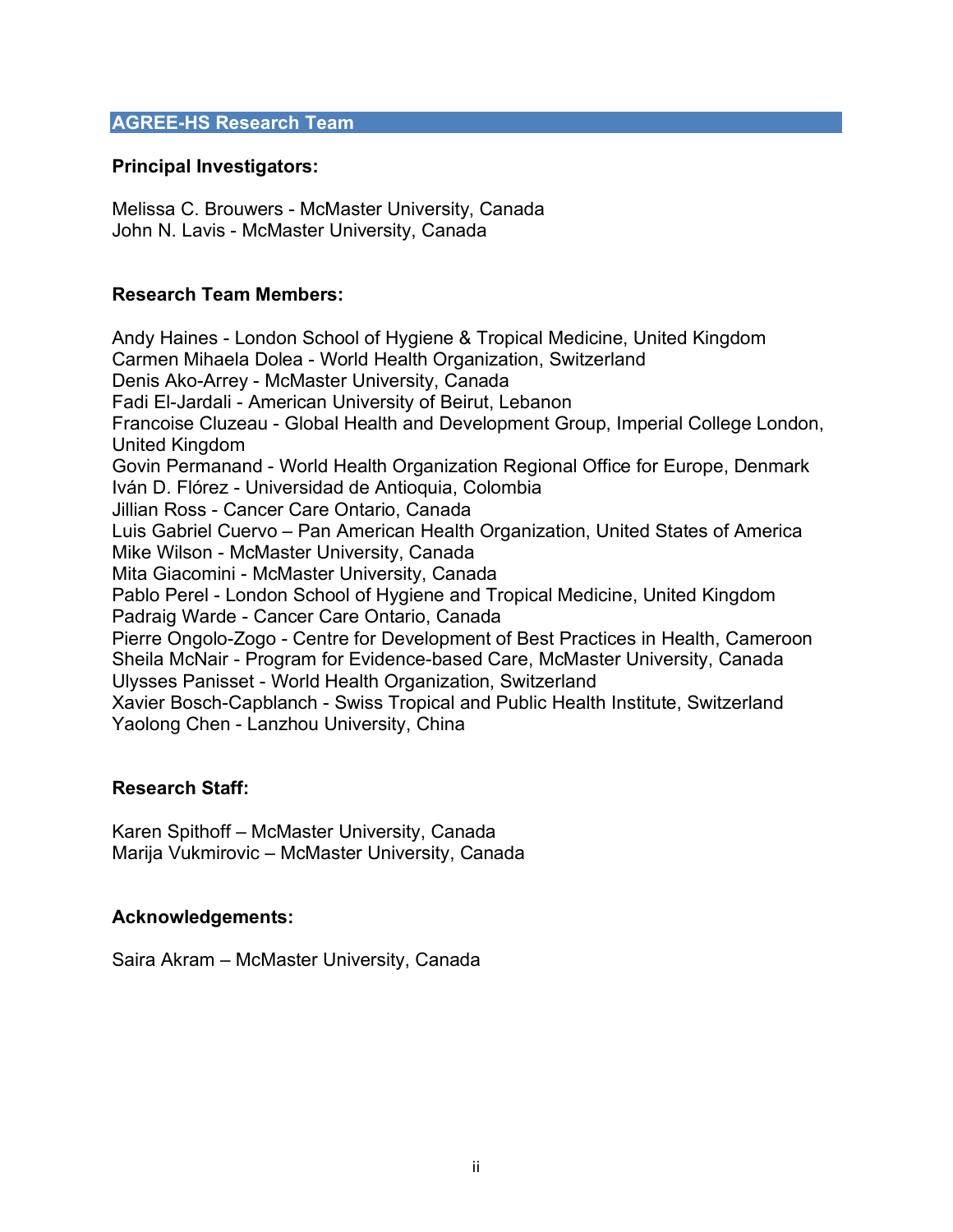### **AN INTRODUCTION TO THE AGREE-HS**

#### **I. Background**

Health systems guidance or guidelines (HSG) documents are systematically developed statements to assist with decisions about appropriate options for addressing health system challenges, the implementation of these options, and the monitoring and evaluation of the implementation efforts<sup>1</sup>. For example, common challenges addressed by HSG are those related to health system arrangements and governance (e.g., policy, professional authority), financial arrangements (e.g., financing, incentives) and delivery arrangements (e.g., to whom, by whom, or where care is provided) for health care and population health services.

The **A**ppraisal of **G**uidelines for **R**esearch and **E**valuation for **H**ealth **S**ystems (AGREE-HS) was designed to:

- Provide a methodological framework for the development of HSG;
- Inform what and how information ought to be reported in HSG; and
- Assess the quality of HSG.

The AGREE-HS was designed through a formal review and analysis of the published literature and a series of studies involving leaders and international stakeholders with experience in the HSG field<sup>2-4</sup>. A full listing of research papers related to the AGREE-HS can be found on the AGREE Enterprise website (www.agreetrust.org).

#### **II. AGREE-HS Overview**

#### **AGREE-HS description**

The AGREE-HS tool comprises five items representing key HSG quality domains: topic, participants, methods, recommendations and implementability. Definitions and quality criteria are provided for each item. The tool concludes with two overall assessment statements.

#### **Which documents can be appraised with the AGREE-HS?**

The AGREE-HS can be applied to HSG documents produced at a global (e.g., World Health Organization), regional (e.g., Pan American Health Organization), national (e.g., National Institute for Health and Care Excellence, UK), or provincial/state/local (e.g., Cancer Care Ontario, Ontario, Canada) level. HSG documents provide recommendations related to improving health system governance, or financial or delivery arrangements.

Relevant documents might not be labeled as "HSG", as a wide range of terms is used to describe guidance documents. Some of these terms include *manual, framework, review, toolkit* and *implementation plan*. As a general point of reference, if a document addresses a health systems challenge and provides recommendations or statements of action, it can be appraised with the AGREE-HS.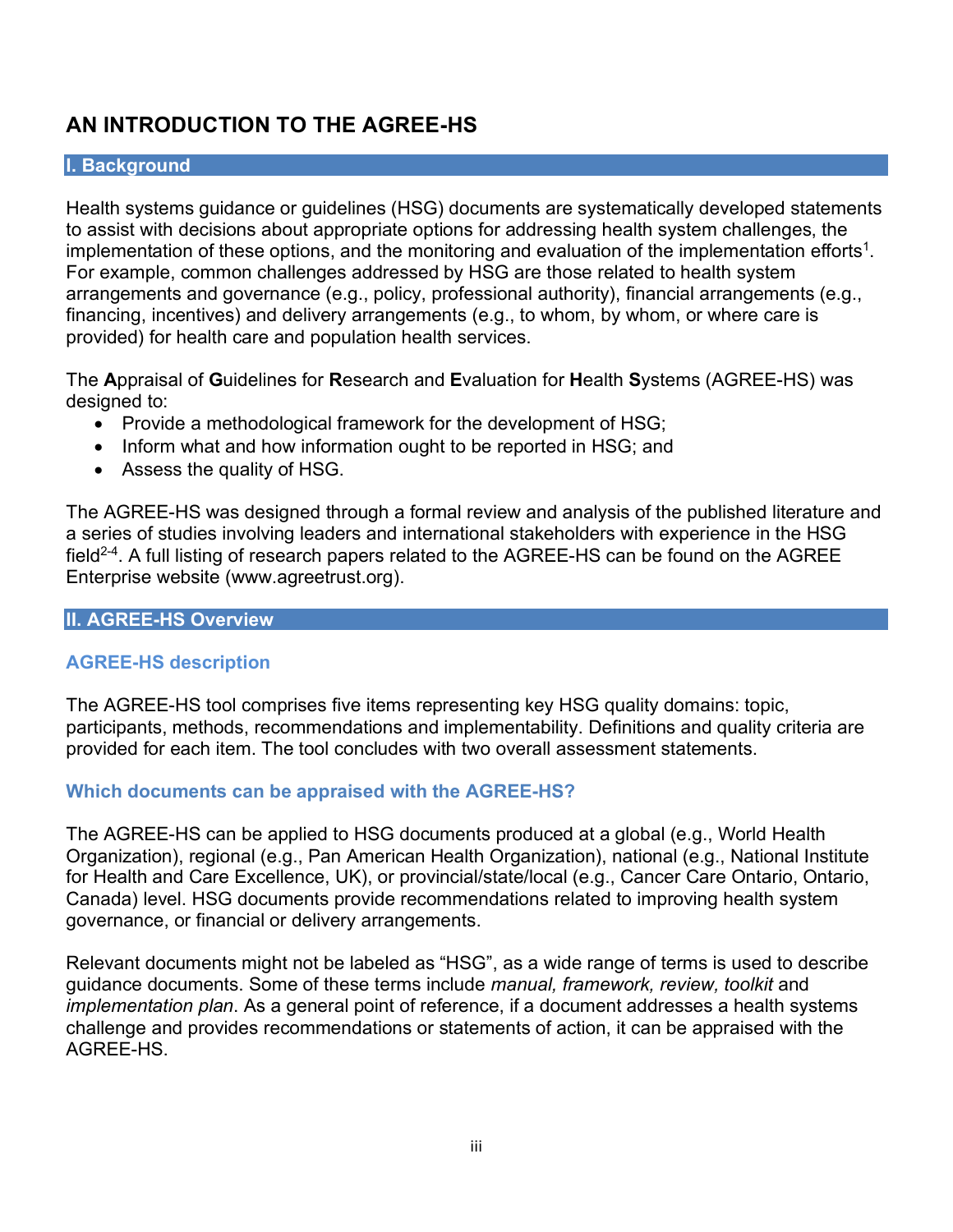The following references provide **examples of HSG documents**:

- *Global*: WHO recommendations: optimizing health worker roles to improve access to key maternal and newborn health interventions through task shifting. World Health Organization 2012; 1-98.
- *Regional*: Technical guidelines for vaccination against the pandemic influenza virus. Pan American Health Organization 2009; 1-68.
- *National*: Home care: delivering personal care and practical support to older people living in their own homes. National Institute for Health and Care Excellence 2015; 1-29.
- *Provincial/state/local*: Murphy J, Varela N, Elit L, Lytwyn A, Wu V, Yudin M, Shier M, El-Khatib S, and the Cervical Cancer Screening Clinical Advisory Committee. The organization of colposcopy services in Ontario: recommended framework. Cancer Care Ontario 2015; 1- 56.

#### **AGREE-HS versus AGREE II**

In contrast to the AGREE-HS, that provides structured processes to help optimize the quality and usability of HSG, the AGREE II is a tool for clinical practice guidance. Specifically, the AGREE II is used to support guidelines that address clinical, rather than system, challenges, and that provide recommendations to inform clinician and patient decisions, the clinical encounter, or specific clinical policy<sup>5</sup>. Some guidance documents contain both clinical and health systems recommendations; both tools can be applied to the appropriate sections of these documents.

#### **Who can use the AGREE-HS?**

The AGREE-HS is intended to be used by:

- 1. **Guidance developers**: The AGREE-HS provides a structured, systematic and standardized methodological framework for developing and reporting HSG.
- 2. **Policy makers and program managers**: To facilitate the process of translating knowledge into action, the AGREE-HS provides a means for policy makers and program managers to evaluate the quality of the HSG they recommend for use, or use themselves, to inform policy development and implementation, as well as to enhance policy monitoring and evaluation.
- 3. **Stakeholders**: Patients/consumers, health professionals, researchers, educators and other stakeholders interested in the development and uptake of HSG, can use the AGREE-HS as a tool to enhance their skills in the development, reporting and critical appraisal of HSG.

#### **AGREE-HS training materials and resources**

Training is essential for successful application of the AGREE-HS. Therefore, individuals new to the tool or new to HSG are encouraged to orient themselves before using the tool. Access to AGREE-HS training materials, HSG resources, and the AGREE-HS project will become available on the AGREE Enterprise website (www.agreetrust.org) as they are developed.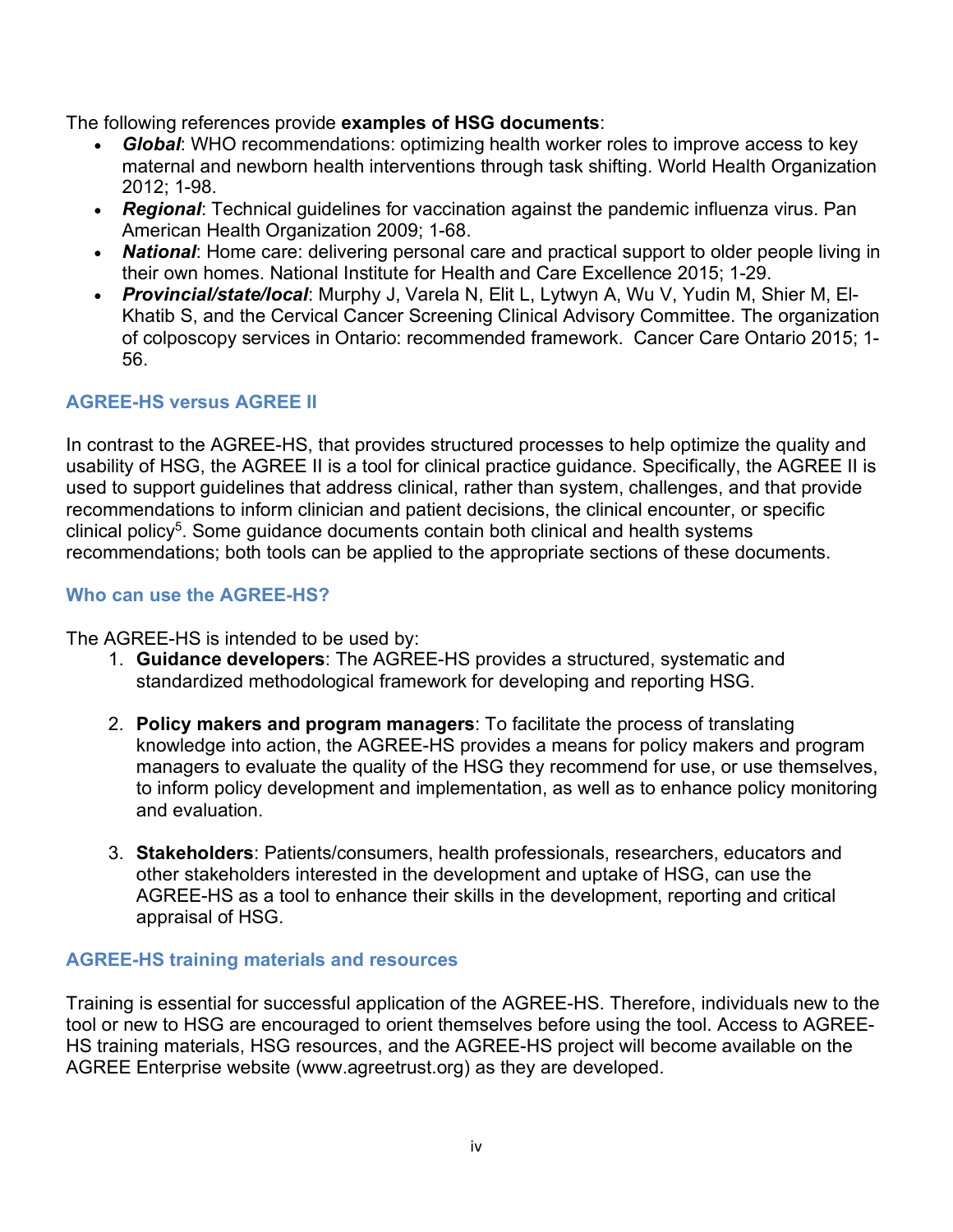#### **References**

1. Bosch-Capblanch X, Lavis JN, Lewin S, et al. Guidance for evidence-informed decisions about health systems: rationale for and challenges of guidance development. PLoS Med 2012;9:e1001000.

2. Ako-Arrey DE. Better guidance for better health systems: Designing a knowledge translation tool for the development, appraisal and reporting of health systems guidance (doctoral thesis). McMaster University, Canada; 2015. Available at: http://hdl.handle.net/11375/18034.

3. Ako-Arrey DE, Brouwers MC, Lavis JN, Giacomini MK. Health systems guidance appraisal—a critical interpretive synthesis. Implement Sci 2016;11:9.

4. Ako-Arrey DE, Brouwers MC, Lavis JN, Giacomini MK. Health system guidance appraisal concept evaluation and usability testing. Implement Sci 2016;11:3.

5. Brouwers MC, Kho ME, Browman GP, et al. AGREE II: Advancing guideline development, reporting and evaluation in healthcare. CMAJ 2010;182:E839-42.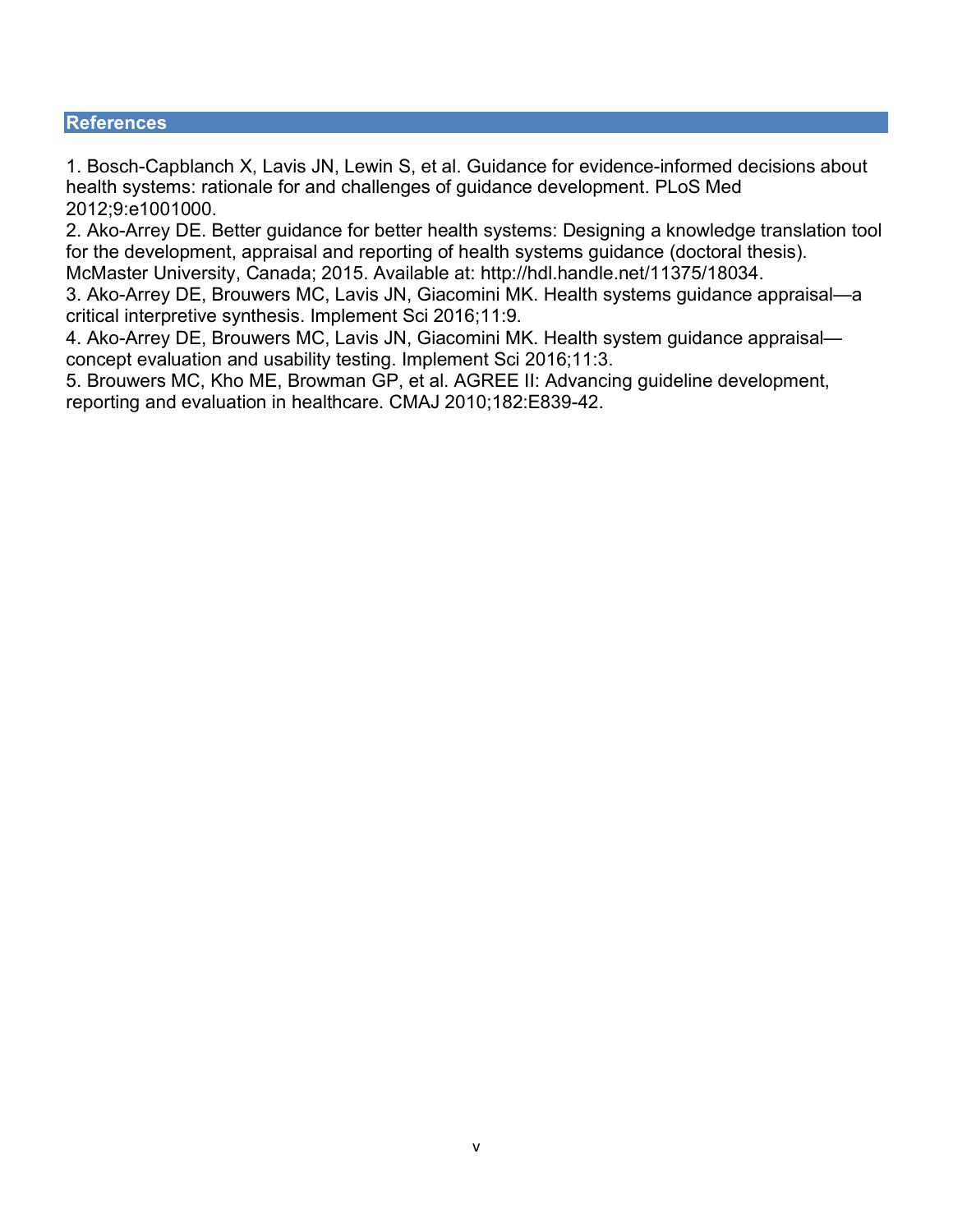# **AGREE-HS:**

## **USER MANUAL**

#### **I. Review of HSG and Accompanying Documents**

Before applying the instrument, users should read the HSG in full. Additionally, every effort should be made to identify any supporting documents and resources (e.g., organizations' statements, appendices, data supplements) and all other pertinent information related to the HSG. This supplementary information may be found in the same document as the HSG or it may be summarized in a separate technical report, methodological manual, or guidance developer policy statement. It may have been published elsewhere or made available publicly on web sites.

#### **II. HSG Appraisers**

It is recommended that at least two, and preferably four, appraisers assess each HSG to increase the reliability of the assessment. Ideally, a team of appraisers evaluating the same HSG should have various areas of expertise, to ensure that different perspectives on the HSG topic are represented. Further, some should be familiar with the AGREE-HS, HSG documents, and/or the process of critical appraisal.

First-time users should read this User Manual thoroughly and become familiar with each item, its definition and the criteria associated with it. They should consider applying the tool to a few "practice" HSG documents to ensure consistency in their application and interpretation of items. If reviewing with another appraiser, they should confirm that the items are being applied and interpreted similarly and make adjustments as required, including more specific operationalization of concepts that are appropriate for the context.

#### **III. Rating Scale**

Each of the five AGREE-HS items is rated on the following 7-point scale:



**Score of 1 (***Lowest Quality***):** A score of 1 should be given if there is no information that is relevant to the AGREE-HS item, if the criteria are very poorly reported in the HSG document, or if the authors explicitly state that it was not done.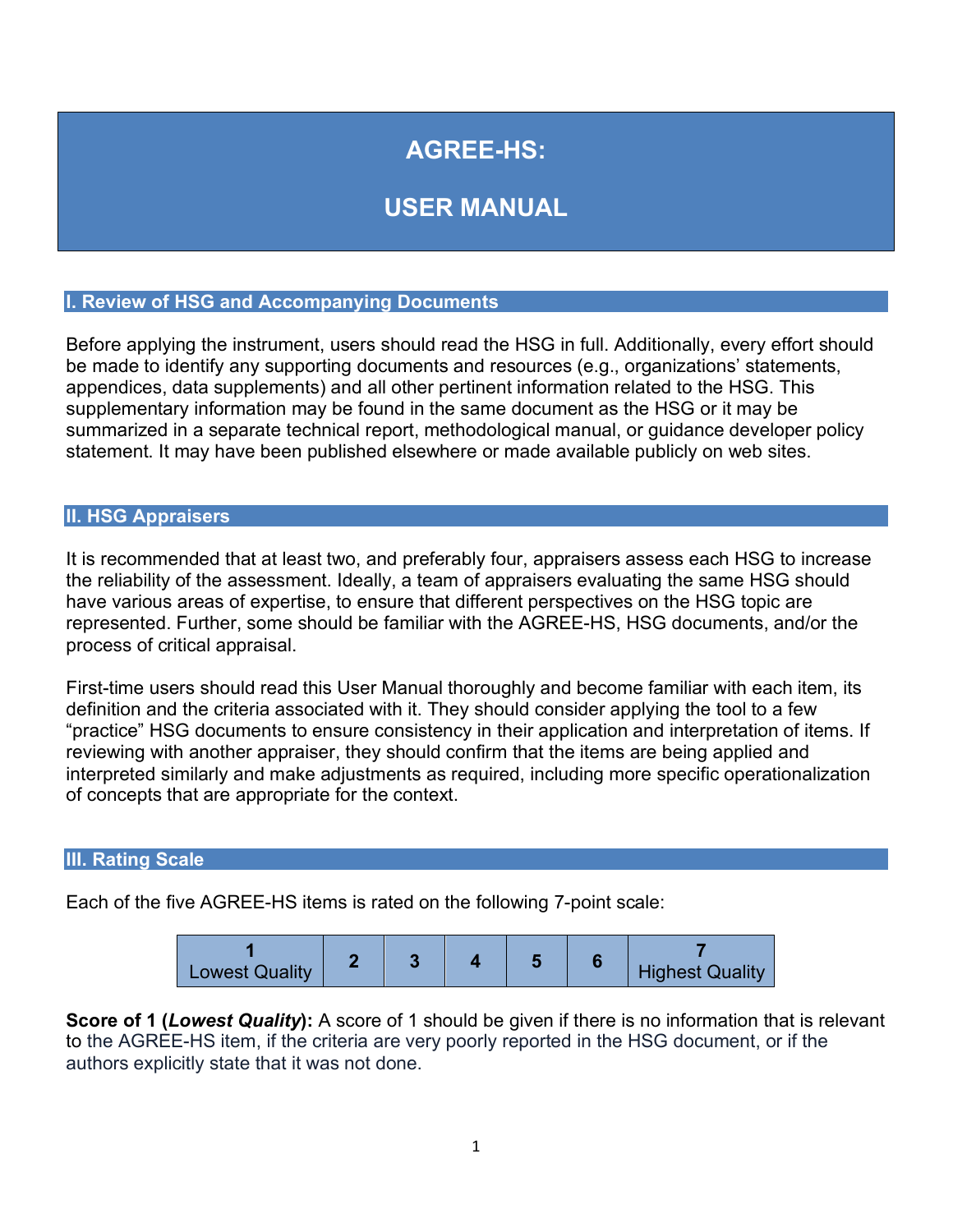**Score of 7 (***Highest Quality***):** A score of 7 should be given if the information related to the AGREE-HS item was exceptionally well reported, all criteria related to the item have been considered during the development of the guidance, and the information related to the item is applicable in its context.

**Scores between 2 and 6:** A score between 2 and 6 is assigned when not all criteria of the AGREE-HS item have been met. A score is assigned depending on the completeness and quality of reporting. Scores increase as more criteria are met.

**Comment boxes:** The boxes provided on each item page can be used by appraisers to reference relevant pages in the HSG document and/or to rationalize their item scores. Written comments can help to facilitate discussion with other appraisers of the same HSG, to reach consensus regarding item scores (see Section IV below), and to guide decisions about whether to use or implement the HSG.

#### **Additional considerations:**

- When assessing whether each item's criteria have been met, appraisers should take into consideration whether the item-related content is well written, easy to find, and easy to understand.
- When rating the AGREE-HS items, judgments by the appraisers are required. The criteria are provided to guide, not to replace, these judgments. Thus, explicit expectations for each of the 7 points on the rating scale are not provided. Appraisers are encouraged to use the comment boxes to provide justification for their scores. Teams of appraisers may wish to create rules or thresholds for each item appropriate to their context and purpose.
- On occasion, some item criteria may not be applicable to the particular HSG document under review because, for example, they are out of scope. If appropriate, appraisers may rate the item(s) based only on the criteria that are deemed applicable. If any criteria are not applicable, decisions about how to rate the item(s) should be made in advance, described in an explicit manner, and applied consistently by all reviewers of that HSG document. As a general principle, excluding criteria in the appraisal process is discouraged.

#### **IV. Methods of Scoring HSG Documents Using the AGREE-HS**

Two methods can be used to calculate final item scores and an overall score when multiple appraisers assess the same HSG document:

- 1. Calculating final item scores and an overall score using individual appraisers' scores.
- 2. Determining final item scores by consensus and then calculating an overall score.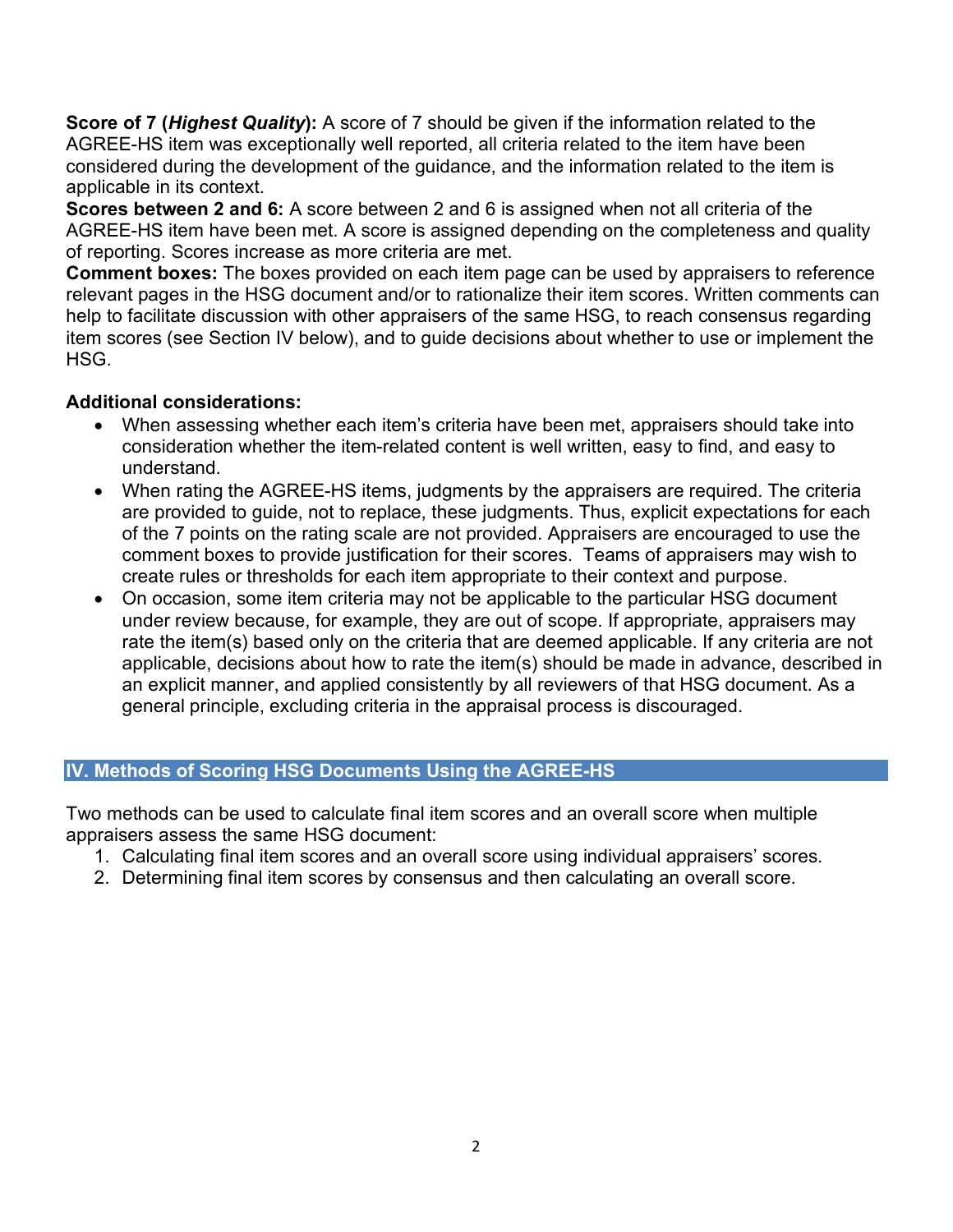#### **i) Scoring Method 1: Using Individual Appraisers' Scores**

#### **Final Item Scores**

For this method, each appraiser reviews the HSG document and independently assigns item scores. Final item scores are then calculated by averaging the independently assigned scores (i.e., calculating the mean).

#### *Example:*

Four appraisers give the following scores for the *Topic* item. The final item score, or average (mean) of the four appraisers' scores, is 5.25.

| Item  | Appraiser |   | Appraiser   Appraiser   Appraiser | <b>Final</b><br>item |
|-------|-----------|---|-----------------------------------|----------------------|
|       |           |   |                                   | score                |
| Topic |           | ∽ |                                   | 5.25                 |

#### **Overall Score**

The overall score is calculated by summing up all the scores of the individual items (the sum of the item scores is referred to as the "obtained score" in the formula below) and by scaling this total as a percentage of the maximum possible score. The overall score is represented by a percentage, calculated as:

Obtained score – Minimum possible score

= Overall score Maximum possible score – Minimum possible score

#### *Example:*

Four appraisers give the following AGREE-HS scores:

| Item             | Appraiser | Appraiser | Appraiser | Appraiser | <b>Total</b> |
|------------------|-----------|-----------|-----------|-----------|--------------|
|                  |           |           |           |           |              |
| Topic            |           |           |           |           | 24           |
| Participants     |           |           |           |           |              |
| <b>Methods</b>   |           |           | 5         | 5         | 16           |
| Recommendations  | 5         |           | 5         | 5         | 20           |
| Implementability |           | 5         |           | 5         | 18           |
| <b>Total</b>     | 20        | 19        | 23        | 22        | 84           |

The maximum and minimum possible scores are calculated based on the 7-point scale, the number of items and the number of appraisers.

Maximum possible score = 7 (strongly agree) x 5 (# of items) x 4 (# of appraisers) = 140 Minimum possible score = 1 (strongly disagree) x 5 (# of items) x 4 (# of appraisers) = 20

Therefore, using Scoring Method 1, the overall score for this HSG document would be:

| Obtained score - Minimum possible score<br>$\overline{\phantom{0}}$ | 84-20  | $= 53%$ |
|---------------------------------------------------------------------|--------|---------|
| Maximum possible score – Minimum possible score                     | 140-20 |         |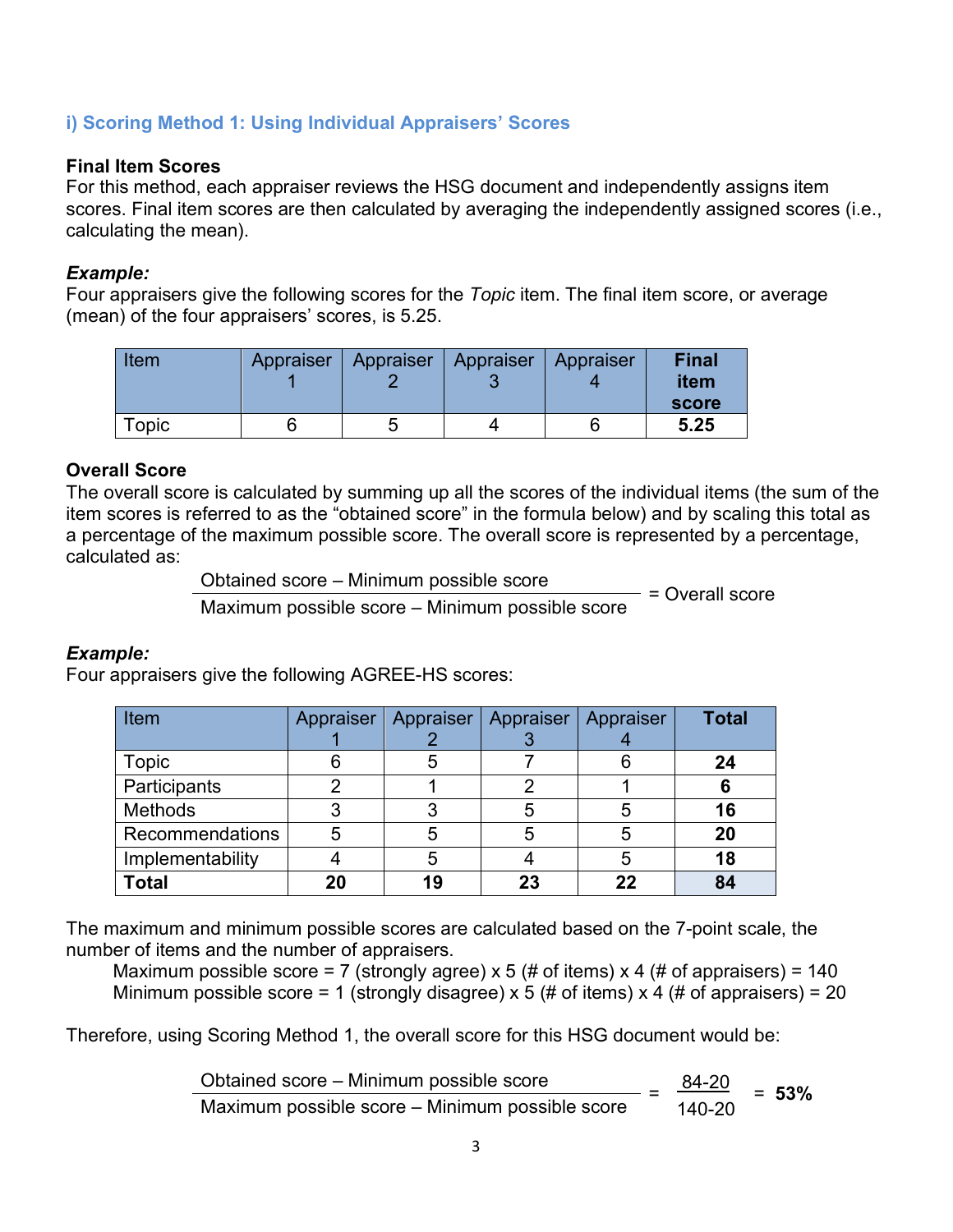#### **ii) Scoring Method 2: Reaching Consensus**

#### **Final Item Scores**

Another option is for the appraisal team to *reach consensus* on final item scores, rather than averaging them across multiple raters. The final item scores are used to calculate an overall score for the HSG document.

#### **Overall Score**

The overall score can be calculated by summing up all the final item scores of the individual items (the sum of the final item scores is referred to as the "obtained score" in the formula below) and by scaling this total as a percentage of the maximum possible score. The overall score will be represented by a percentage, calculated as:

Obtained score – Minimum possible score = Overall score Maximum possible score – Minimum possible score

#### *Example:*

The team of appraisers collectively assigns the final item scores:

| Item                  | Appraisers' final |
|-----------------------|-------------------|
|                       | Item scores       |
| <b>Topic</b>          | h                 |
| Participants          | 3                 |
| <b>Methods</b>        | 6                 |
| Recommendations       |                   |
| Implementability      | 5                 |
| <b>Obtained score</b> | 23                |

The maximum and minimum possible scores are calculated based on the 7-point scale and the number of items.

Maximum possible score = 7 (strongly agree) x 5 (# of items) =  $35$ Minimum possible score = 1 (strongly disagree)  $\times$  5 (# of items) = 5

Therefore, using Scoring Method 2, the overall score for this HSG document would be:

Obtained score – Minimum possible score  $\frac{23-5}{25-5}$  $\frac{32.4 \text{ m/s}}{25.5}$  = 60%<br>Maximum possible score – Minimum possible score  $\frac{25.5}{35.5}$  = 60%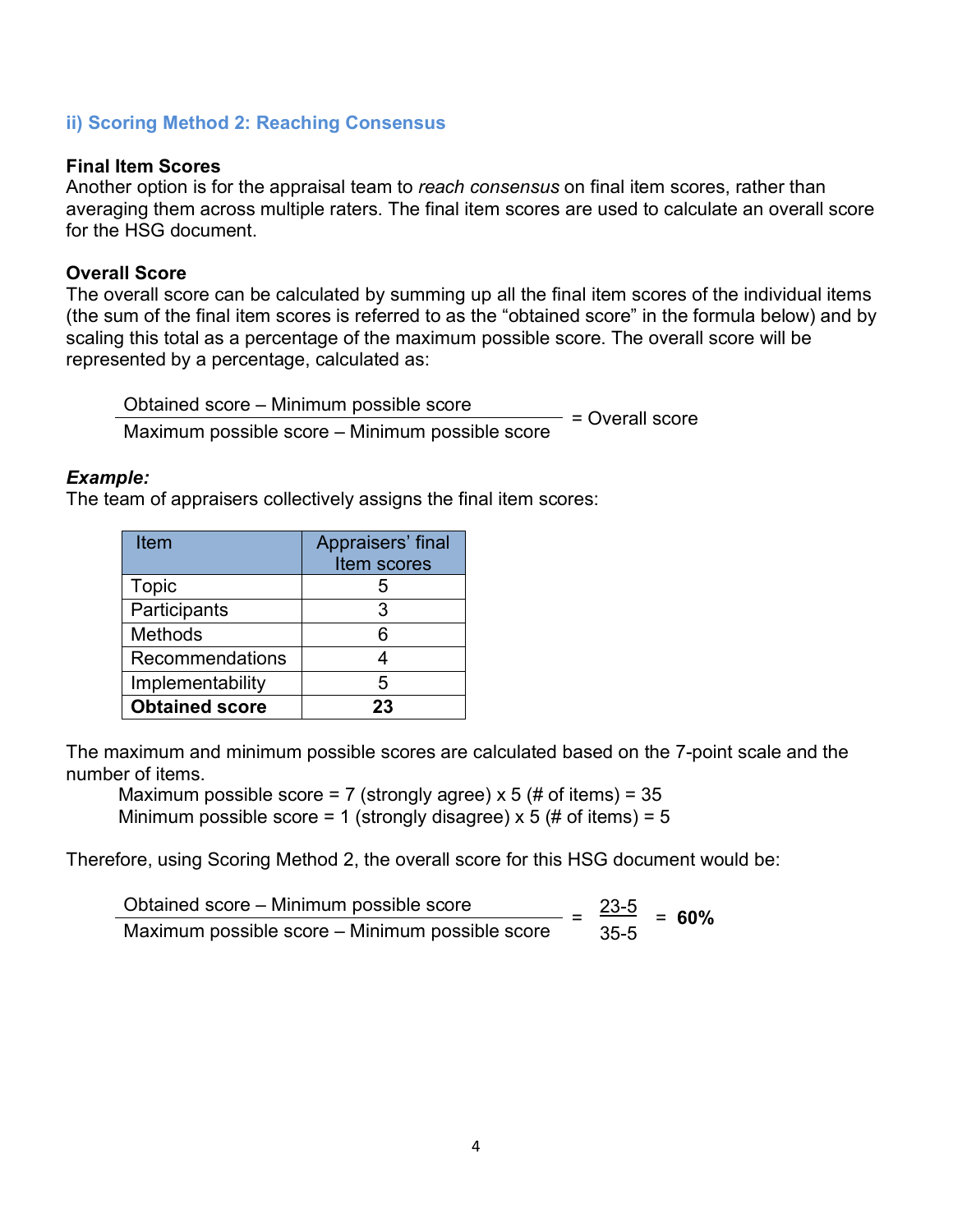#### **iii) Interpreting AGREE-HS Scores**

Stakeholders can use final item and overall scores to compare HSG documents, to identify limitations of the guidance being considered, or to select high quality HSG to implement. This manual does not weigh final item scores, nor does it define a threshold overall score to differentiate between high, moderate and low quality HSG. This is because there is no empirical basis to define thresholds.

While more research is required to create empirically derived thresholds to define high quality and low quality HSG, examples of how the data can be interpreted are offered:

- Users could perform a tertile split of the overall scores of the HSG documents being considered and classify documents as being higher quality, medium quality, or lower quality.
- Users may determine threshold scores through consensus. For example, HSG documents with overall scores >70% may be defined as high quality, those with overall scores <30% as low quality, and those between 30% and 70% as moderate quality.
- Users might value one item over the others for their decision-making purposes and create thresholds based on that priority item score.

Decisions about how to define minimum thresholds for quality or applicability should ideally be made by a panel of all relevant stakeholders. Decisions should be guided by the context in which the HSG is to be used and by evaluating the importance of the different items and criteria in that context.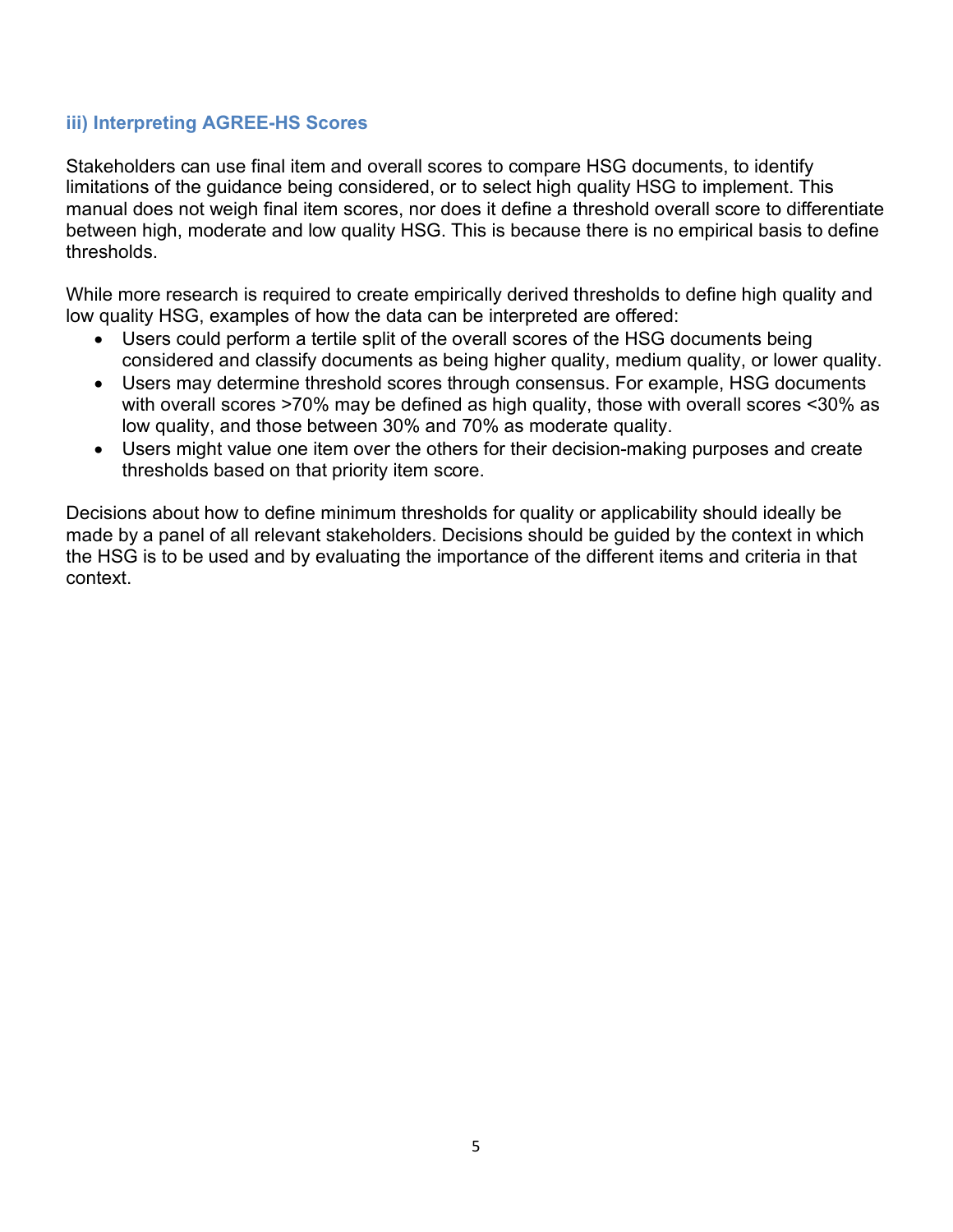# **AGREE-HS:**

# **APPRAISAL TOOL**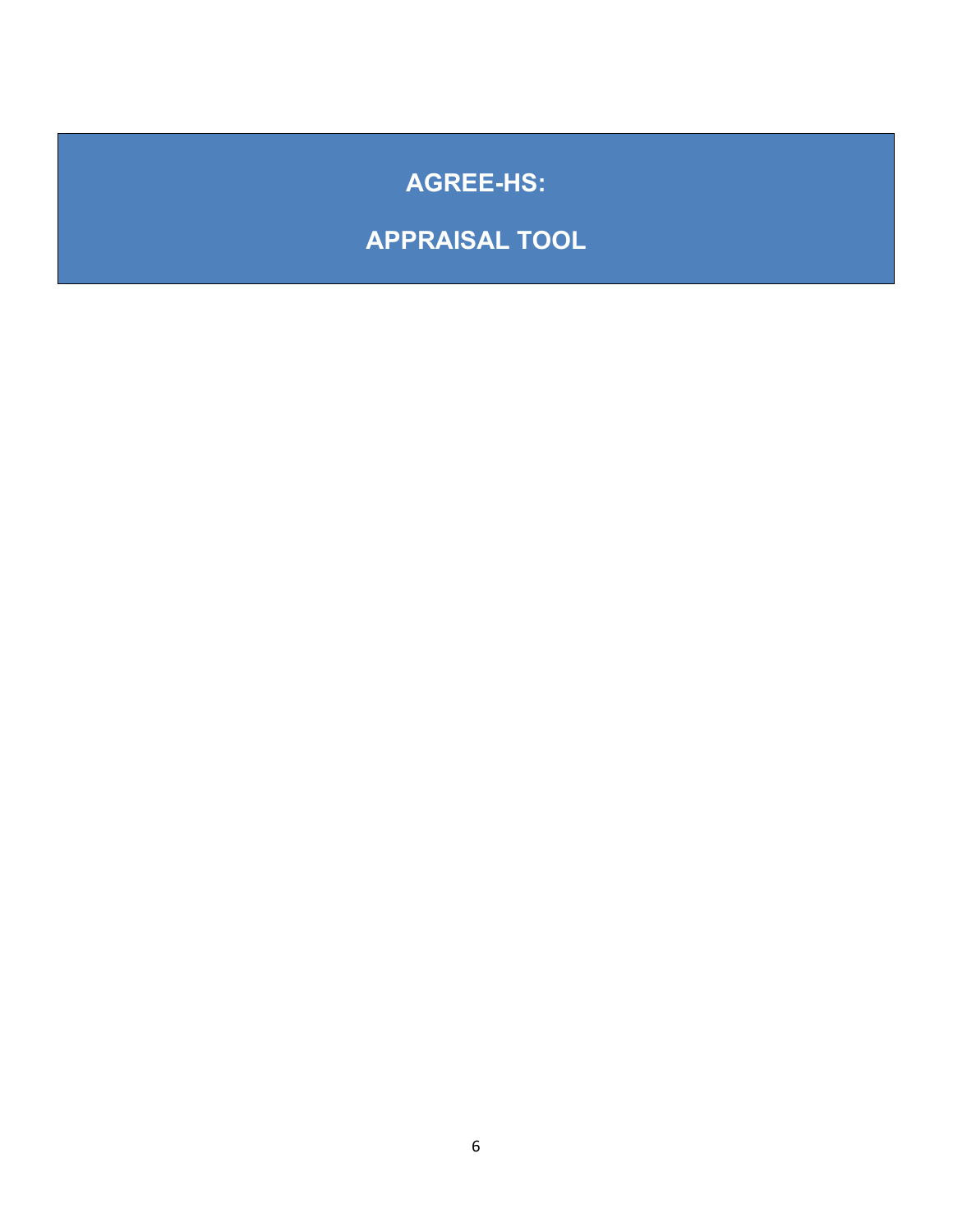#### **Item 1: Topic**

*This item addresses the description of the health system challenge, the causes of the challenge and the priority accorded to it, and relevance of the guidance.* 

#### **Criteria:**

Item content includes the following criteria:

- The **health system challenge** is clearly described (i.e., the nature of the challenge; the magnitude, frequency or intensity of the challenge; the populations affected).
- The **causes** of the health system challenge are clearly described.
- The health system challenge is described in terms of its **level of priority** in the targeted health system and the affected population; arguments to support the priority classification are provided.
- The guidance is **relevant** to (i.e., timely in relation to when decisions will be made), and **appropriate** for, the health system challenge, the system or sub-system needs, the target population(s), and the setting(s) in which they will operate.

#### **Evaluation:**



| Comments |  |  |
|----------|--|--|
|          |  |  |
|          |  |  |
|          |  |  |
|          |  |  |
|          |  |  |
|          |  |  |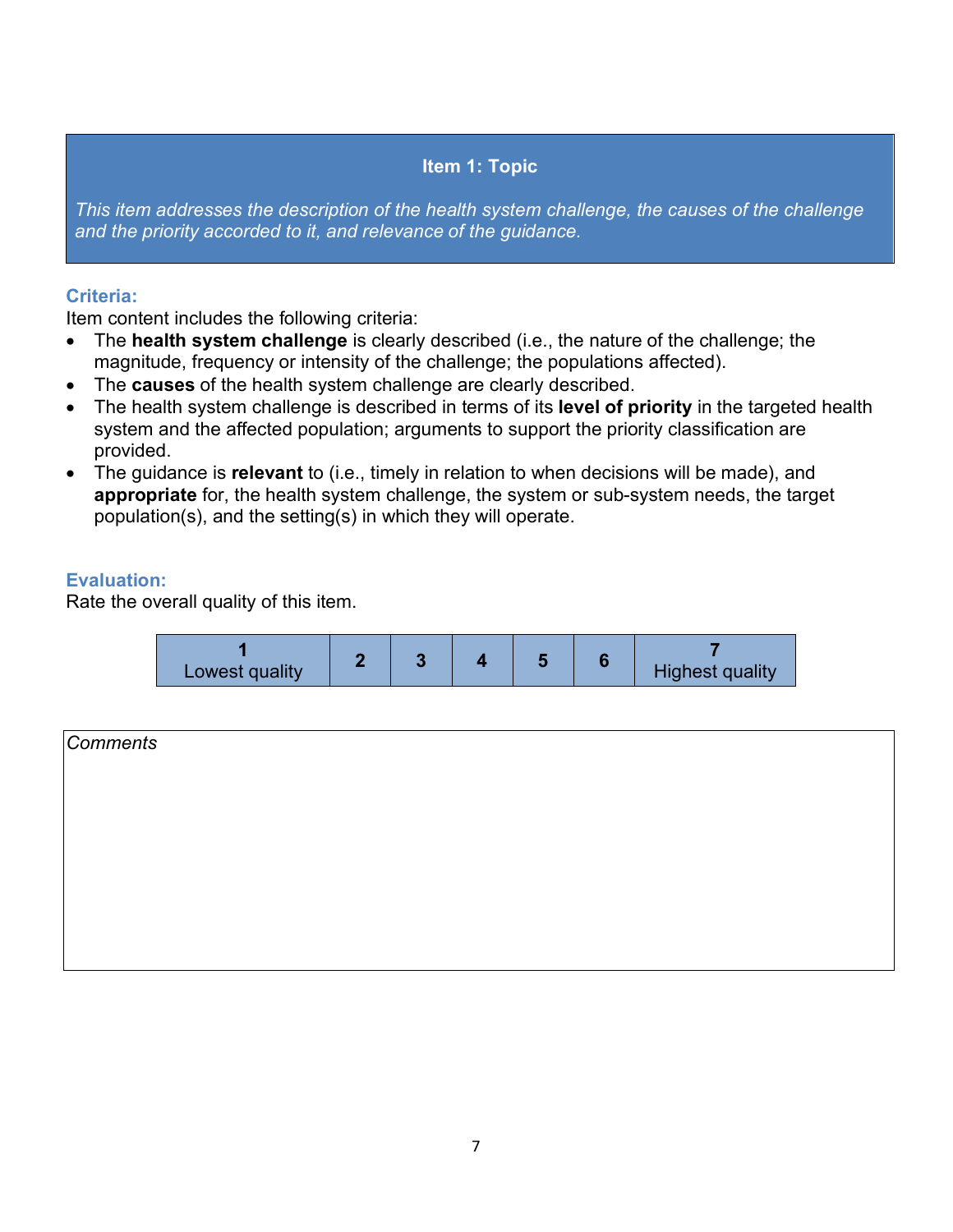#### **Item 2: Participants**

*This item addresses the composition of the health systems guidance development team and the management of competing interests and funder influence.*

#### **Criteria:**

Item content includes the following criteria:

- The health systems guidance development team includes members who have an **interest** or **stake** in the recommendations (e.g., decision makers, program managers, operational leaders, consumers and members of the public).
- The health systems guidance development team is **multidisciplinary** (e.g., political scientists, economists, epidemiologists, methodologists).
- The health systems guidance development team is **multi-sectoral** (e.g., primary care, public health and, if appropriate to the challenge, finance and housing).
- **Competing interests** of the health systems guidance development team members (e.g., financial, professional), and the strategies used to identify and manage them, are clearly described.
- Precautions have been taken to avoid or to minimize the **influence of a funding agency**.

#### **Evaluation:**



| <b>Comments</b> |  |  |  |
|-----------------|--|--|--|
|                 |  |  |  |
|                 |  |  |  |
|                 |  |  |  |
|                 |  |  |  |
|                 |  |  |  |
|                 |  |  |  |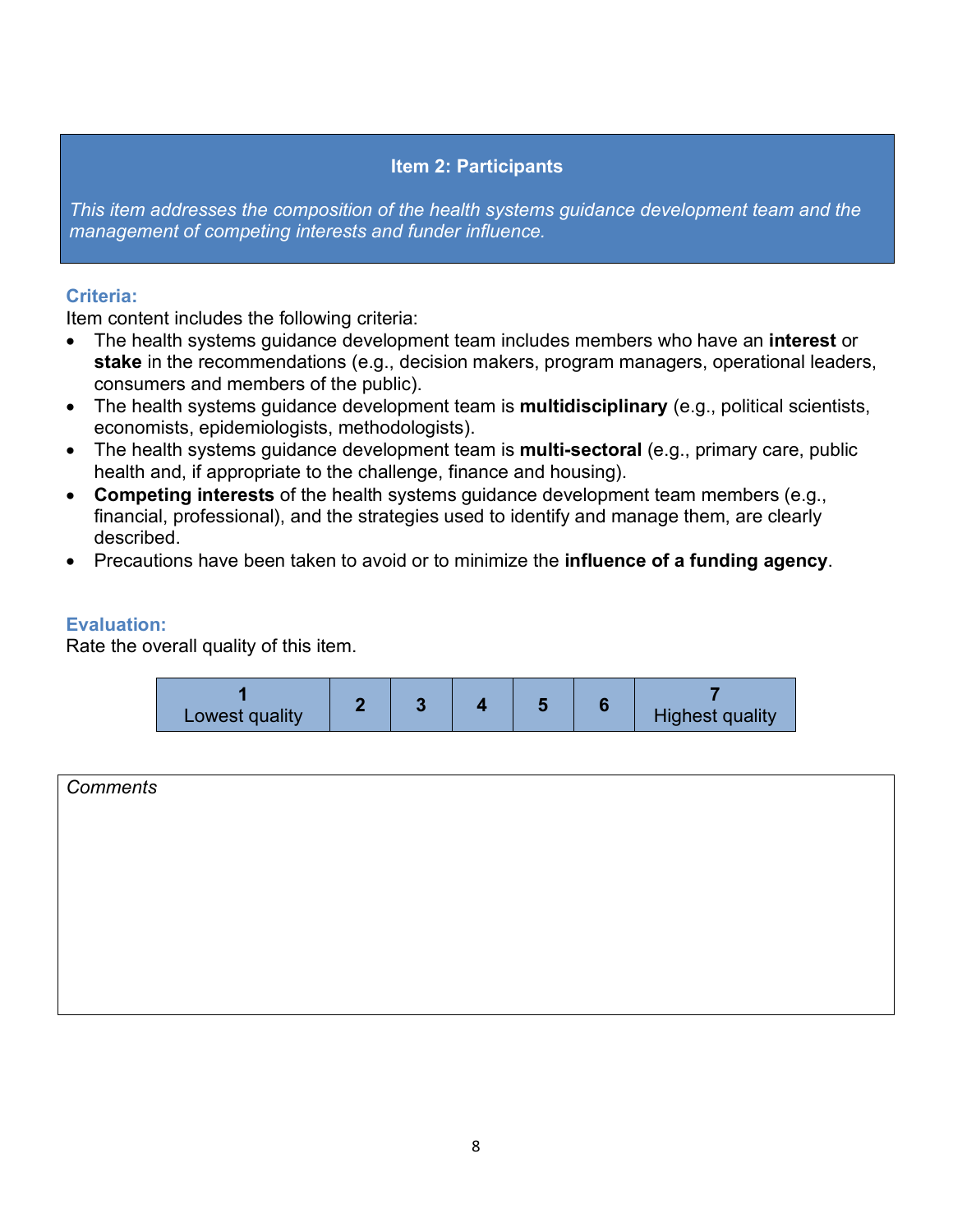#### **Item 3: Methods**

*This item addresses the use of systematic methods and transparency in reporting; the use of the best available and up-to-date evidence; the consideration of effectiveness and cost-effectiveness of the potential options; and the weighting of benefits and harms in the guidance document.*

#### **Criteria:**

Item content includes the following criteria:

- **Systematic** and **transparent** methods were used to identify and review the evidence (e.g., integrated review, scoping review, review of the grey literature, systematic review).
- The **best available** and **most contextually relevant** evidence was considered.
- The evidence base is **current**.
- Evidence of **effectiveness** of the potential options is clearly described, including descriptions of the contexts in which the options were tested.
- Evidence of **cost** and **cost-effectiveness** of the potential options is described.
- The weighting of the **benefits** and **harms** of the potential options is described.
- There is a **link** between the recommendations and evidence.
- The **rationale** behind the recommendations is clear.
- **Systematic** and **transparent** methods were used to agree upon the final recommendations (e.g., informal or formal consensus, Delphi method, nominal group methods).

#### **Evaluation:**

| Lowest quality |  |  |  |  |  | <b>Highest quality</b> |
|----------------|--|--|--|--|--|------------------------|
|----------------|--|--|--|--|--|------------------------|

| <b>Comments</b> |  |  |
|-----------------|--|--|
|                 |  |  |
|                 |  |  |
|                 |  |  |
|                 |  |  |
|                 |  |  |
|                 |  |  |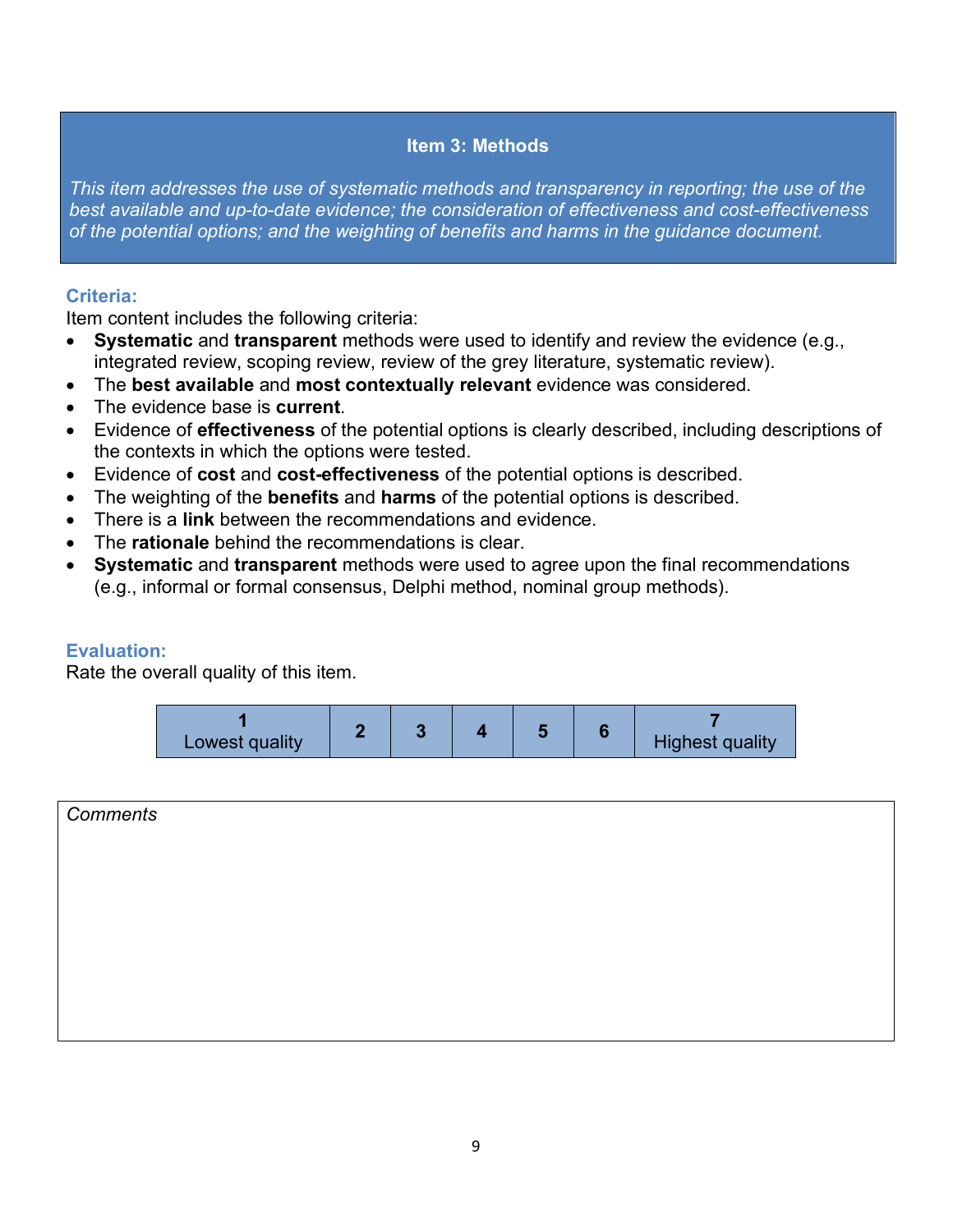#### **Item 4: Recommendations**

*This item addresses the outcomes orientation and comprehensiveness of the guidance; the ethical and equity considerations drawn upon in its development; the details for its operationalization; the sociocultural and political alignment of the guidance; and the updating plan.*

#### **Criteria:**

Item content includes the following criteria:

- The anticipated **outcomes** of implementing the recommendations are clearly described (including indicators, performance thresholds or targets, and standards to measure them).
- The recommendations are **comprehensive** and provide direction to all relevant health system levels (e.g., national, provincial/state), subsystems (e.g., cancer, mental health) and sectors (e.g., primary care, public health).
- The **ethical** principles used to develop the recommendations are described.
- The recommendations promote **equity** among the target population (e.g., in terms of age, sex, gender, culture, religion, race, sexual orientation).
- The recommendations' acceptability to, and **alignment** with, **sociocultural and political interests** were considered.
- The recommendations are easily **identifiable**, **clear**, and **succinct**.
- The recommendations are **actionable** and are sufficiently detailed to be **operationalized**.
- A **plan for updating** the recommendations is described.

#### **Evaluation:**

Rate the overall quality of this item.

| Lowest quality |  |  |  |  |  | <b>Highest quality</b> |
|----------------|--|--|--|--|--|------------------------|
|----------------|--|--|--|--|--|------------------------|

# *Comments*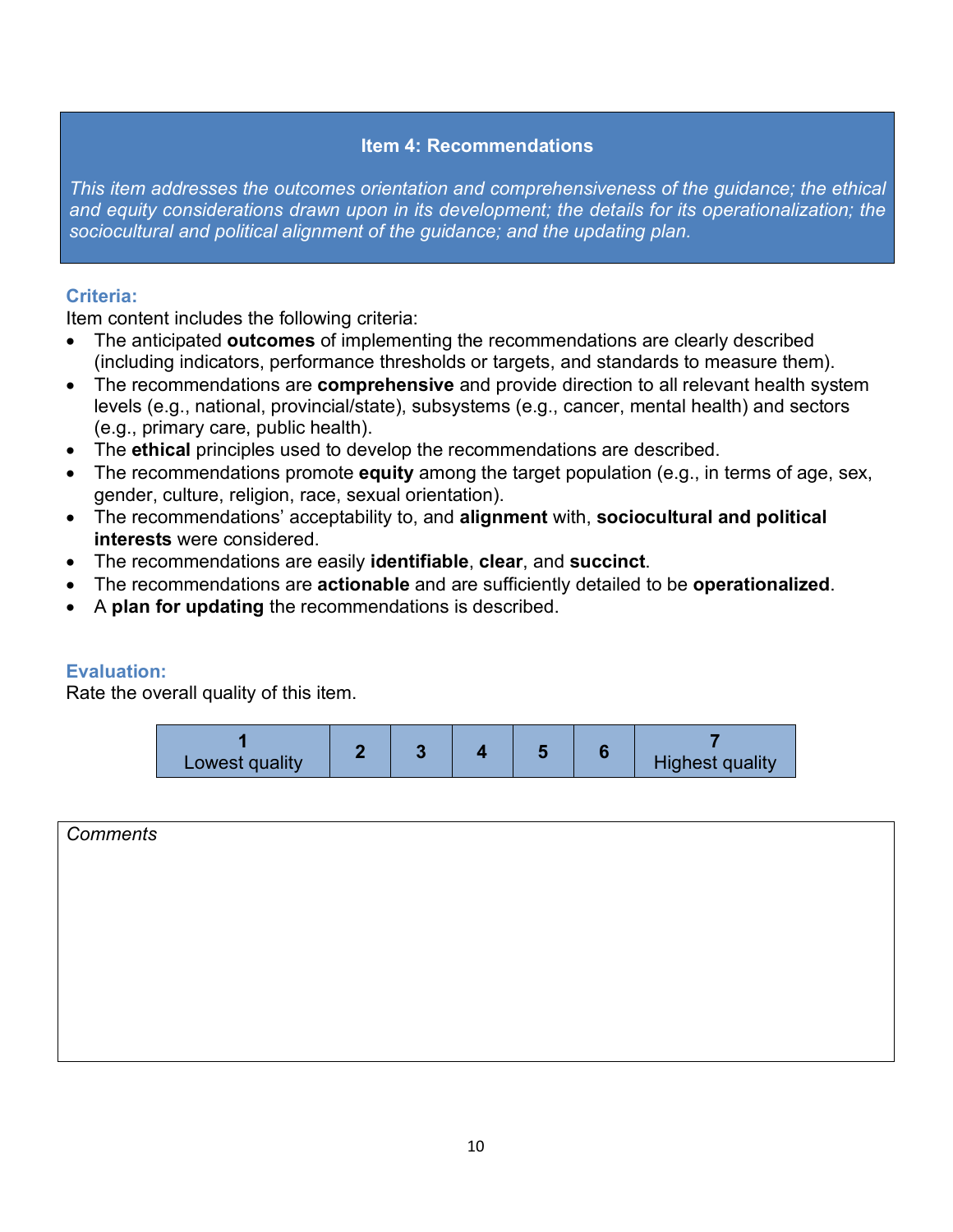#### **Item 5: Implementability**

*This item addresses the barriers and enablers to implementing the recommendations; the cost and*  resource considerations in implementing the recommendations; the affordability of implementation *and anticipated sustainability of outcomes; the flexibility and transferability of the guidance; and the strategies for disseminating the guidance, monitoring its implementation and evaluating its impact.*

#### **Criteria:**

Item content includes the following criteria:

- **Barriers** and **enablers** to the implementation of the recommendations are described, including factors that are internal (e.g., resources, incentives, administrative structure) and external (e.g., legal system, social system, state of the economy, corruption, beliefs) to the health system. A plan to mitigate barriers and optimize enablers is included.
- **Cost** and **resource** considerations for the recommended actions are described (e.g., money, time, infrastructure, equipment, administrative capacity, supplies, staffing, and training).
- The stakeholders' **acceptability** of the recommendations is described.
- The **affordability** of the recommendations, in the context where implementation will take place, is described.
- The anticipated **sustainability** and requirements to maintain long-term outcomes is described.
- The recommendations are **flexible** and there is a description of how they can be adapted or tailored for specific contexts in which they will be implemented.
- A description of the degree to which the recommendations are **transferable** to other similar or different contexts is provided.
- Strategies for **disseminating** the health systems guidance are described.
- Strategies for **assessing** the implementation process and the impact of the recommendations are described.

#### **Evaluation:**



| Comments |  |  |  |
|----------|--|--|--|
|          |  |  |  |
|          |  |  |  |
|          |  |  |  |
|          |  |  |  |